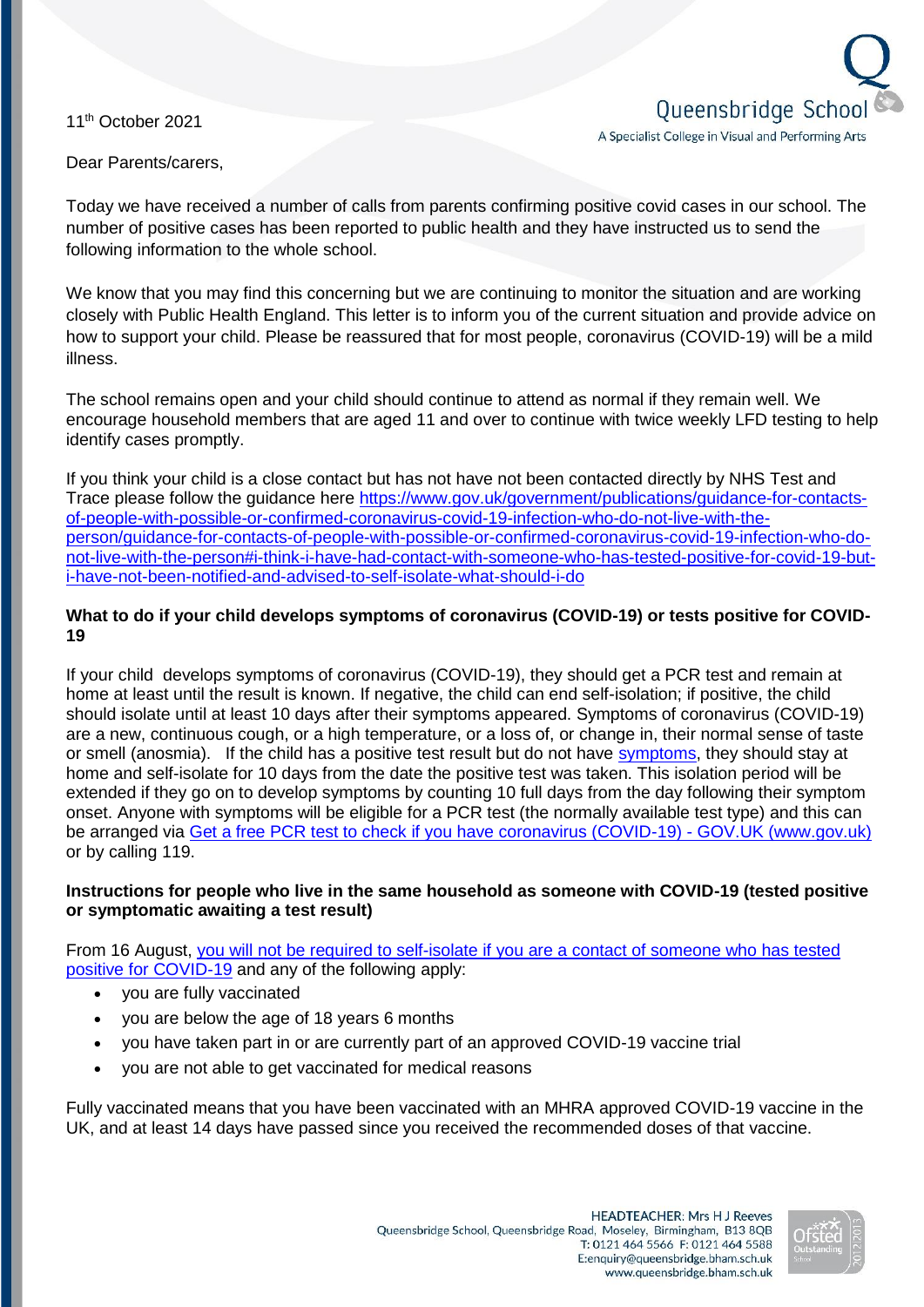NHS Test and Trace will contact you to let you know that you have been identified as a contact and check whether you are legally required to self-isolate. If you are not legally required to self-isolate, you will be provided with advice on testing and given guidance on preventing the spread of COVID-19. Even if you do not have symptoms, [you will be advised to have a](https://www.gov.uk/government/publications/covid-19-stay-at-home-guidance/stay-at-home-guidance-for-households-with-possible-coronavirus-covid-19-infection#PCR) PCR test as soon as possible.

**Any member of the household who is aged 18 years and 6 months or over and has only received one dose of COVID-19 vaccine or has not received any dose of the COVID-19 vaccination will still be required to self-isolate as household contact of a someone with COVID-19 symptoms awaiting testing and someone who has tested positive for COVID-19.** Please read the [stay at home guidance](https://www.gov.uk/government/publications/covid-19-stay-at-home-guidance) which provides information on this.

Household members who are not exempt from isolation as close contacts should not go to work, school/college/childcare/education setting or public areas, and exercise should be taken within the home. If you require help with buying groceries, other shopping or picking up medication, or walking a dog, you should ask friends or family. Alternatively, you can order your shopping online and medication by phone or online. Household members staying at home for 10 days will greatly reduce the overall amount of infection the household could pass on to others in the community.

You could be fined if you do not self-isolate following a notification by NHS Test and Trace. You may be entitled to a one-off payment of £500 through the [NHS Test and Trace Support Payment scheme](https://www.gov.uk/government/publications/test-and-trace-support-payment-scheme-claiming-financial-support/claiming-financial-support-under-the-test-and-trace-support-payment-scheme) if you are required to stay at home and self-isolate or you are the parent or guardian of a child who has been told to self-isolate.

Those who are [clinically extremely vulnerable](https://www.gov.uk/government/publications/guidance-on-shielding-and-protecting-extremely-vulnerable-persons-from-covid-19/guidance-on-shielding-and-protecting-extremely-vulnerable-persons-from-covid-19) should be supported to minimise their contact with other people in the household during this period, regardless of whether others have symptoms or not. **Instructions for household contacts who are not required to self-isolate from 16 August**

Even if you are vaccinated, you can still be infected with COVID-19 and pass it on to others. If you are identified as a contact of someone with COVID-19 but you are not required to self-isolate, you can help protect others by following the [guidance on how to stay safe and help prevent the spread.](https://www.gov.uk/guidance/covid-19-coronavirus-restrictions-what-you-can-and-cannot-do#keeping-yourself-and-others-safe) As well as getting a PCR test, you may also consider:

- limiting close contact with other people outside your household, especially in enclosed spaces
- wearing a face covering for those aged 11 and over in crowded places such as school/college/public transport
- limiting contact with anyone who is clinically extremely vulnerable
- taking part in [regular](https://www.gov.uk/order-coronavirus-rapid-lateral-flow-tests) LFD testing

You should follow this advice while the person in your household with COVID-19 is self-isolating.

If you are a health or social care worker or a student undertaking a work placement who has been identified as a household contact and are exempt from self-isolation, there is [additional guidance](https://www.gov.uk/government/publications/covid-19-management-of-exposed-healthcare-workers-and-patients-in-hospital-settings/covid-19-management-of-exposed-healthcare-workers-and-patients-in-hospital-settings)  [available](https://www.gov.uk/government/publications/covid-19-management-of-exposed-healthcare-workers-and-patients-in-hospital-settings/covid-19-management-of-exposed-healthcare-workers-and-patients-in-hospital-settings) that you should follow to reduce the risk of spread of COVID-19 in these settings.

If you develop [symptoms](https://www.gov.uk/government/publications/covid-19-stay-at-home-guidance/stay-at-home-guidance-for-households-with-possible-coronavirus-covid-19-infection#symptoms) at any time, even if these are mild, self-isolate immediately, arrange to have a [COVID-19](https://www.gov.uk/get-coronavirus-test) PCR test and follow the [guidance for people with COVID-19 symptoms.](https://www.gov.uk/government/publications/covid-19-stay-at-home-guidance/stay-at-home-guidance-for-households-with-possible-coronavirus-covid-19-infection#SymptomsPositiveTest)

#### **For most people, coronavirus (COVID-19) will be a mild illness.**

If your child does develop symptoms, you can seek advice from the nhs.uk website at [https://www.nhs.uk/conditions/coronavirus-covid-19/check-if-you-have-coronavirus-symptoms/.](https://www.nhs.uk/conditions/coronavirus-covid-19/check-if-you-have-coronavirus-symptoms/) If you are concerned about your child's symptoms, or they are worsening you can seek advice from NHS 111 at <https://111.nhs.uk/> or by phoning 111.